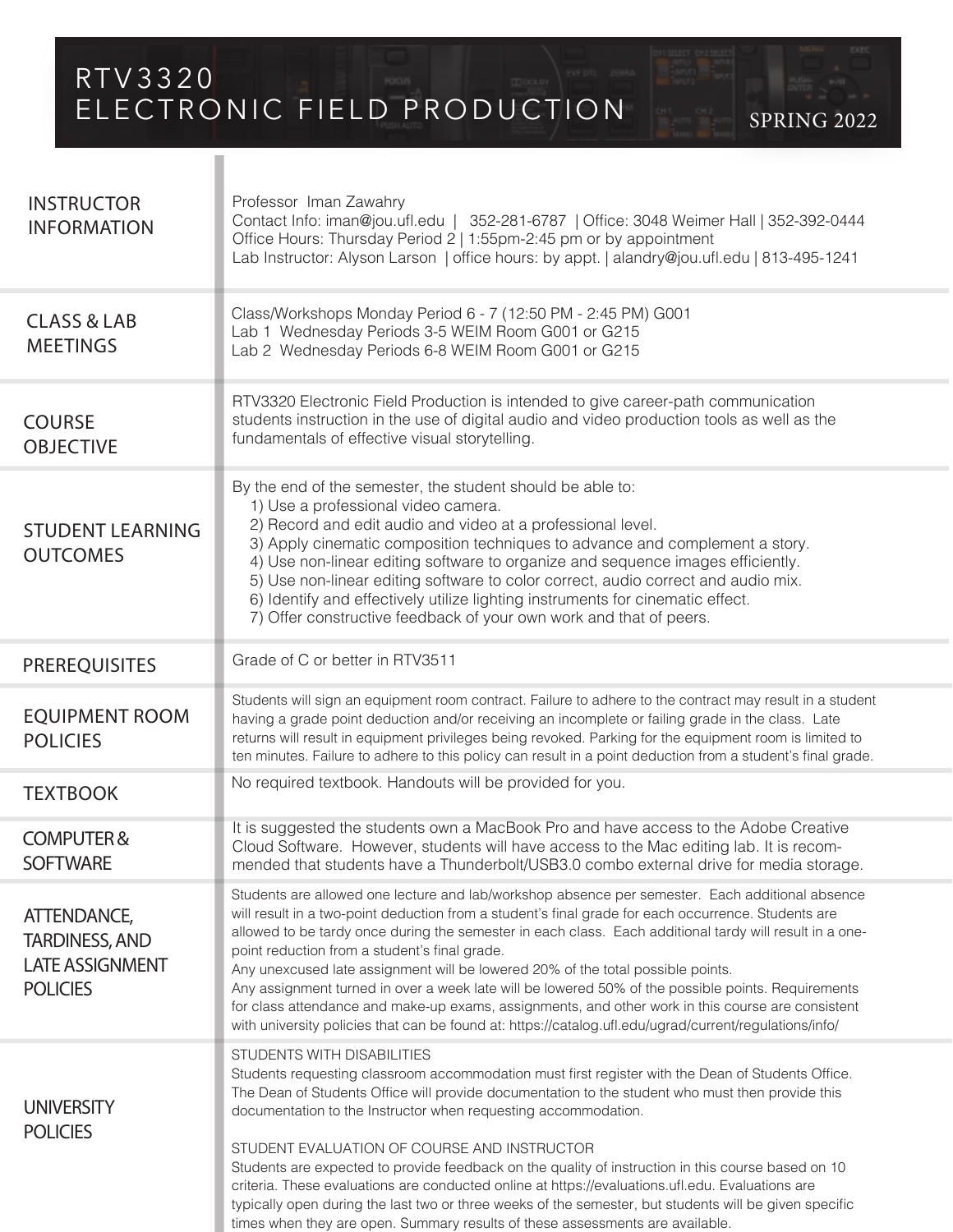# COVID-19 **UNIVERSITY POLICIES**

### FACE TO FACE CLASSES (LABS)

We will have face-to-face instructional sessions to accomplish the student learning objectives of this course. In response to COVID-19, the following policies and requirements are in place to maintain your learning environment and to enhance the safety of our in-classroom interactions.

• Sanitizing supplies are available in the classroom if you wish to wipe down your desks prior to sitting down and at the end of the class.

• If you are experiencing COVID-19 symptoms (Check the CDC website for guidance on symptoms of coronavirus), please use the UF Health screening system and follow the instructions on whether you are able to attend class.Go to https://coronavirus.ufhealth.org/ for UF Health guidance on what to do if you have been exposed to or are experiencing Covid-19 symptoms.

• Course materials will be provided to you with an excused absence, and you will be given a reasonable amount of time to make up work. Find more information in the university attendance policies.

# IN CLASS RECORDING

Students are allowed to record video or audio of class lectures. However, the purposes for which these recordings may be used are strictly controlled. The only allowable purposes are (1) for personal educational use, (2) in connection with a complaint to the university, or (3) as evidence in, or in preparation for, a criminal or civil proceeding. All other purposes are prohibited. Specifically, students may not publish recorded lectures without the written consent of the instructor. A "class lecture" is an educational presentation intended to inform or teach enrolled students about a particular subject, including any instructor-led discussions that form part of the presentation, and delivered by any instructor hired or appointed by the University, or by a guest instructor, as part of a University of Florida course. A class lecture does not include lab sessions, student presentations, clinical presentations such as patient history, academic exercises involving solely student participation, assessments (quizzes, tests, exams), field trips, private conversations between students in the class or between a student and the faculty or lecturer during a class session. Publication without permission of the instructor is prohibited. To "publish" means to share, transmit, circulate, distribute, or provide access to a recording, regardless of format or medium, to another person (or persons), including but not limited to another student within the same class section. Additionally, a recording, or transcript of a recording, is considered published if it is posted on or uploaded to, in whole or in part, any media platform, including but not limited to social media, book, magazine, newspaper, leaflet, or third party note/tutoring services. A student who publishes a recording without written consent may be subject to a civil cause of action instituted by a person injured by the publication and/or discipline under UF Regulation 4.040 Student Honor Code and Student Conduct Code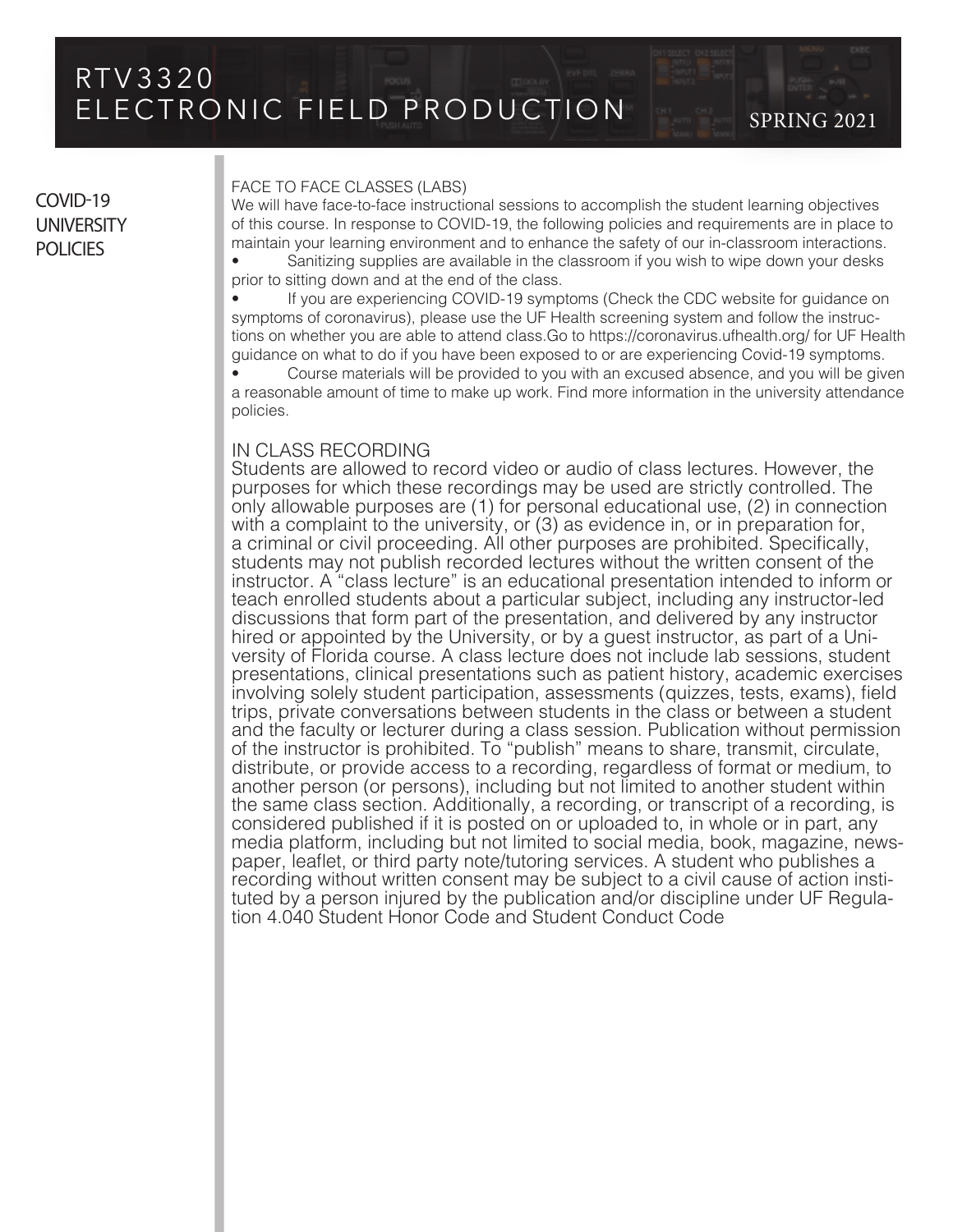# RTV3320 ELECTRONIC FIELD PRODUCTION SPRING 2022

| <b>UNIVERSITY</b><br><b>POLICIES</b>                          | UF HONOR CODE<br>UF students are bound by The Honor Pledge which states, "We, the members of the University of<br>Florida community, pledge to hold ourselves and our peers to the highest standards of honor and<br>integrity by abiding by the Honor Code. On all work submitted for credit by students at the University<br>of Florida, the following pledge is either required or implied: "On my honor, I have neither given nor<br>received unauthorized aid in doing this assignment."<br>The Honor Code (http://www.dso.ufl.edu/sccr/process/student-conduct-honor-code/) specifies a<br>number of behaviors that are in violation of this code and the possible sanctions. Furthermore, you<br>are obligated to report any condition that facilitates academic misconduct to appropriate personnel.<br><b>HELP WITH COPING</b><br>The UF Counseling and Wellness Center is a terrific, free resource for any student who could use help<br>managing stress or coping with life. The center, at 3190 Radio Road on campus, is open for<br>appointments and emergency walk-ins from 8 a.m. to 5 p.m. Monday through Friday. To make an<br>appointment or receive after-hours assistance, call 352-392-1575. |  |
|---------------------------------------------------------------|--------------------------------------------------------------------------------------------------------------------------------------------------------------------------------------------------------------------------------------------------------------------------------------------------------------------------------------------------------------------------------------------------------------------------------------------------------------------------------------------------------------------------------------------------------------------------------------------------------------------------------------------------------------------------------------------------------------------------------------------------------------------------------------------------------------------------------------------------------------------------------------------------------------------------------------------------------------------------------------------------------------------------------------------------------------------------------------------------------------------------------------------------------------------------------------------------------------------|--|
| <b>ASSIGNMENTS,</b><br><b>PROJECTS&amp;</b><br><b>GRADING</b> | <b>CLASS/WORKSHOPS</b><br>Audio noise reduction/replacement assessment  5 PTS                                                                                                                                                                                                                                                                                                                                                                                                                                                                                                                                                                                                                                                                                                                                                                                                                                                                                                                                                                                                                                                                                                                                      |  |
|                                                               | <b>GRADING SCALE</b><br>LAB<br>94% or higher<br>$= A$<br>90%-93%<br>$= A$ -<br>88%-89%<br>$= B +$<br>84%-87%<br>$=$ B<br>80%-83%<br>$= B$ -<br>78%-79%<br>$= C +$<br>74%-77%<br>$= C$<br>70%-73%<br>$= C$ -<br>A6_Staging, blocking shooting scene (teams of 4)  10 PTS<br>65%-69%<br>$= D$<br>64% or below<br>$=$ F<br>Final Project treatment/script/outline                                                                                                                                                                                                                                                                                                                                                                                                                                                                                                                                                                                                                                                                                                                                                                                                                                                     |  |
| <b>FORMAT OF CLASS</b>                                        | RTV3320 will have a series of classes, workshops, and labs designed to reinforce<br>professional production skills needed for motion picture, documentary, news, entertainment<br>and other media fields.<br>From week to week the schedule changes. Students need to pay specific attention to the<br>syllabus in order to see if there is a class or workshop scheduled for Tuesday.<br>All labs are designed to reinforce specific production skills needed to complete<br>assignments. All assignments are designed to reinforce production skills needed to<br>complete the course final project as well as prepare students for advanced work in<br>RTV4929c, internships, and independent projects.                                                                                                                                                                                                                                                                                                                                                                                                                                                                                                         |  |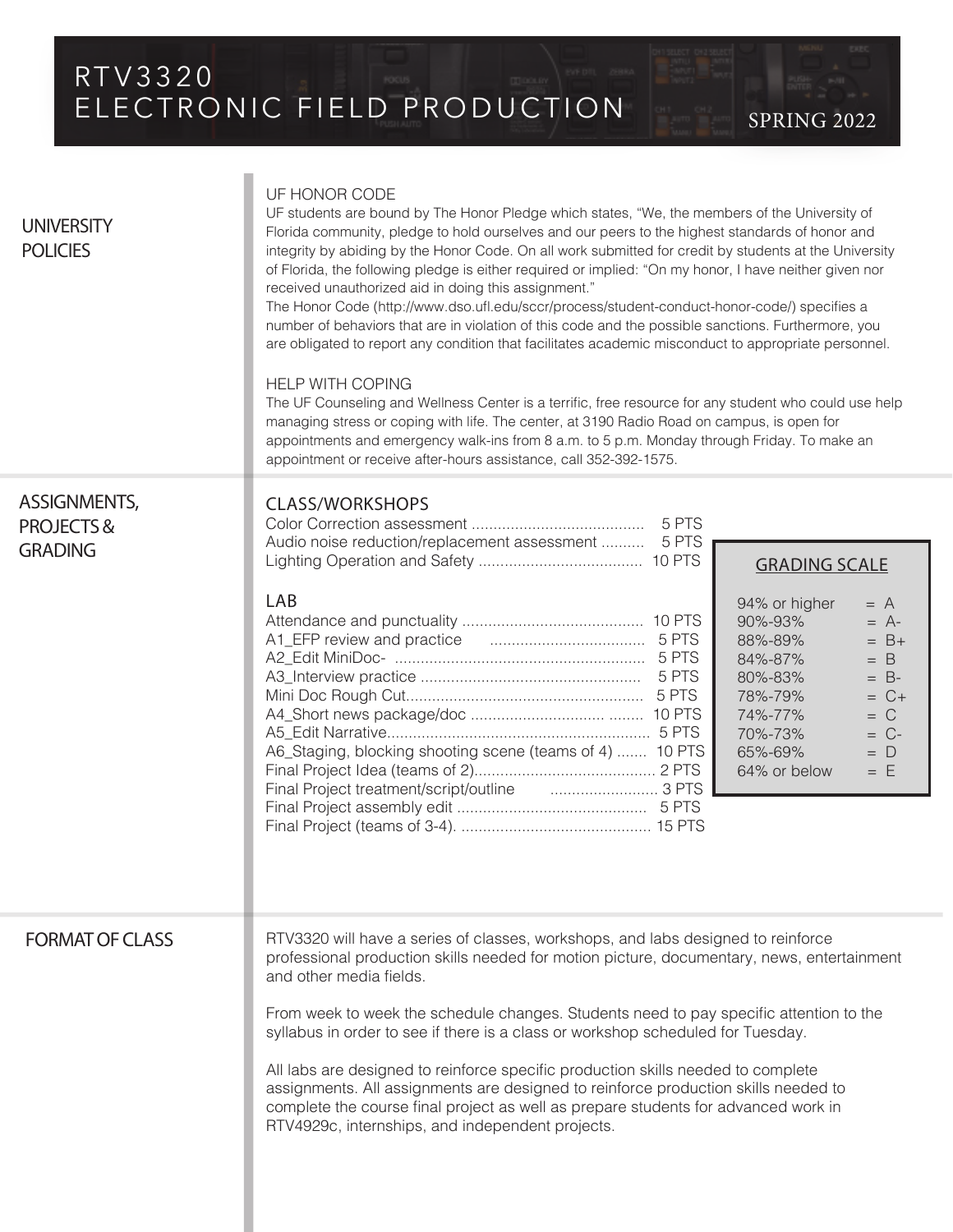**ASSESSMENTS** AND **ASSIGNMENTS** 

# ASSESSMENTS

## COLOR CORRECTION

Using the waveform monitor and the Lumetri panel in Premiere, students will be assessed on their ability to correct for gamma, tint and saturation in a series of clips.

# AUDIO NOISE REDUCTION AND REMOVAL

Using the noise reduction tools in Audition, students will be assessed on their ability to "round trip" from Premiere to Audition back to Premiere, using the noise reduction and removal tools in Audition.

## LIGHTING OPERATION AND SAFETY

Students wishing to use Kino-Flo or Arri lighting kits in this course or 4929c must pass a verbal theoretical, operational,and safety test. Students will be assessed on their ability to identify and set up Arri fresnel, Lowell Omni, Ikan LED and Kino-Flo lighting instruments. Knowledge of the instrument's wattage, color temperature and ideal use will be asked. Additionally, each student will demonstrate the use of cinema color correction gels to change an instrument's color temperature. There is a study guide on Canvas.

# ASSIGNMENTS SEE CANVAS FOR DETAILS AND DUE DATES

ASSIGNMENT 1) VISUAL STORYTELLING-WELCOME BACK

ASSIGNMENT 2) MINI DOCUMENTARY EDIT

ASSIGNMENT 3) INTERVIEW PRACTICE

ASSIGNMENT 4) NEWS/DOC STORY

ASSIGNMENT 5) EDIT NARRATIVE SCENE

ASSIGNMENT 6) MOTIVATED LIGHT EXERCISE

ASSIGNMENT 7) BLOCK, LIGHT, SHOOT!

FINAL PROJECT